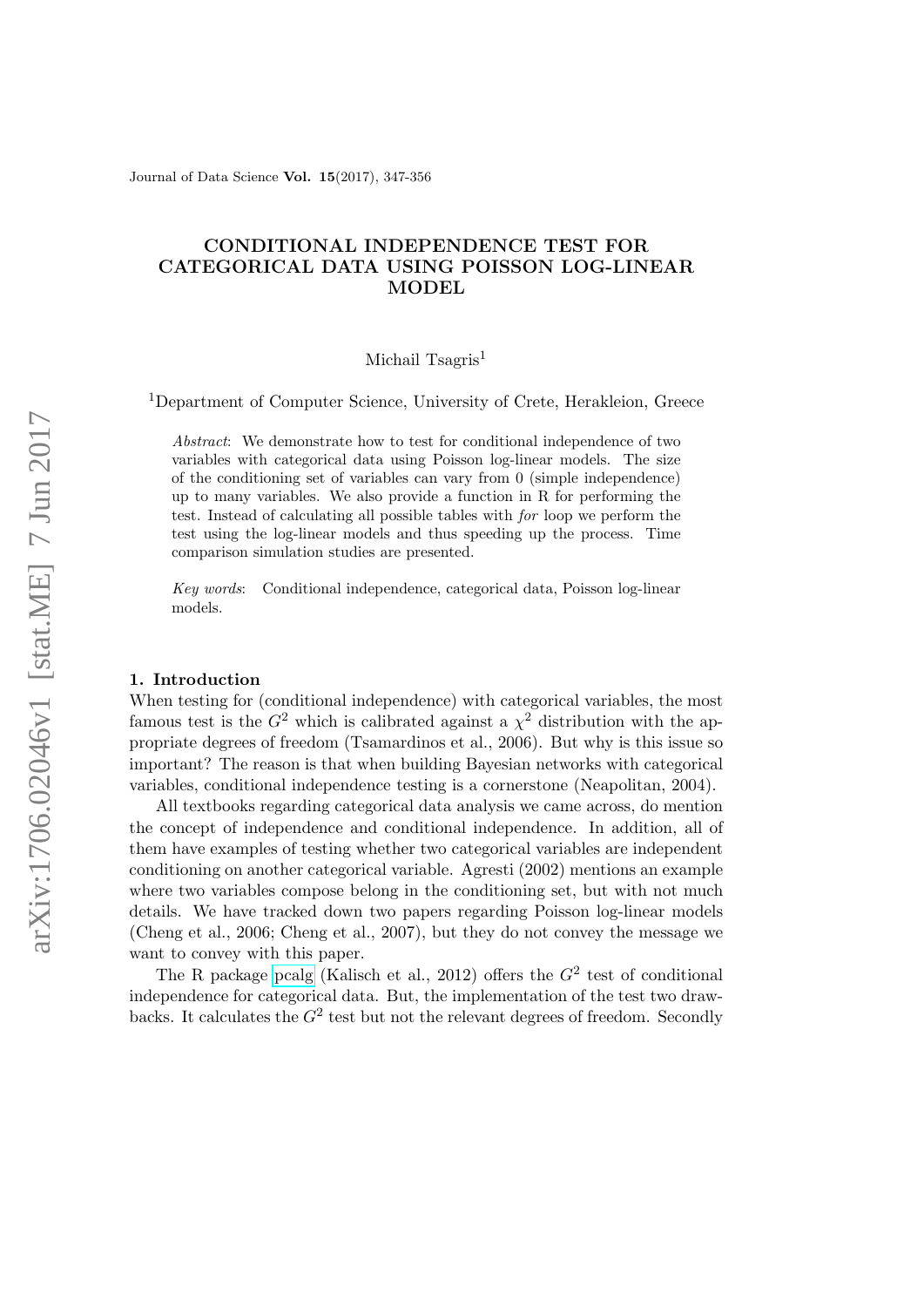it becomes slower as the sample size and or the conditioning set of variables increases. For these reasons, we decided to demonstrate how one can perform the  $G<sup>2</sup>$  and the  $\chi<sup>2</sup>$  test of conditional independence and in addition how both of them can be implemented in R using the MASS library which is already installed in R.

The R package coin (Zeileis et al., 2008) offers conditional independence tests, but the cardinality of the conditioning set is limited to 1, hence it is not considered any further in this work.

Section 2 describes the two tests of conditional independence and how they can be performed using log-linear models. Section 3 contains some simulation studies and finally Section 4 concludes the paper.

## 2.  $G^2$  and  $\chi^2$  tests of conditional independence 2.1  $G^2$  and  $\chi^2$  tests of independence between two variables

The  $\chi^2$  and  $G^2$  tests of independence between two categorical variables X and Y are defined as

<span id="page-1-0"></span>
$$
\chi^2 = \sum_{x,y} \frac{(N_{xy} - E_{xy})^2}{E_{xy}} \quad \text{and} \quad G^2 = 2 \sum_{x,y} N_{xy} \log \frac{N_{xy}}{E_{xy}}
$$
(1)

respectively. Both of them follow an asymptotic  $\chi^2$  distribution with  $(|X|-1)(|Y|-1)$ , where |.| denotes the number of values of the variable. Since we can cross-tabulate the two variables, it is easier to see the observed frequencies of all the pairs of the values of X and Y,  $N_{xy}$  and calculate their corresponding expected frequencies  $E_{xy}$  under the assumption of independence as

$$
E_{xy} = \frac{N_{x+}N_{+y}}{N_{++}},
$$

where  $N_{x+} = \sum_{y} N_{xy}$ ,  $N_{+y} = \sum_{x} N_{xy}$  and  $N_{++} = \sum_{x,y} N_{xy}$ . Note that  $N_{++} =$ N, the total sample size.

An alternative way to calculate the expected frequencies and thus the values of  $\chi^2$  and  $G^2$  in [\(1\)](#page-1-0) is via the Poisson log-linear models, hereafter denoted by PLL models for convenience purposes. If we fit a PPL model where the dependent variable is the obeserved frequencies  $N$  and the variables  $X$  and  $Y$  play the role of the predictor variables we get

<span id="page-1-1"></span>
$$
\log N_{ij} = a + \beta X + \gamma Y + e \tag{2}
$$

The deviance of this model is equal to the value of the  $\chi^2$  test statistic (Agresti, 2002). If we try to fit the model

$$
\log N_{ij} = \beta_0 + \beta 1X + \beta_2 Y + \gamma X : Y + e,
$$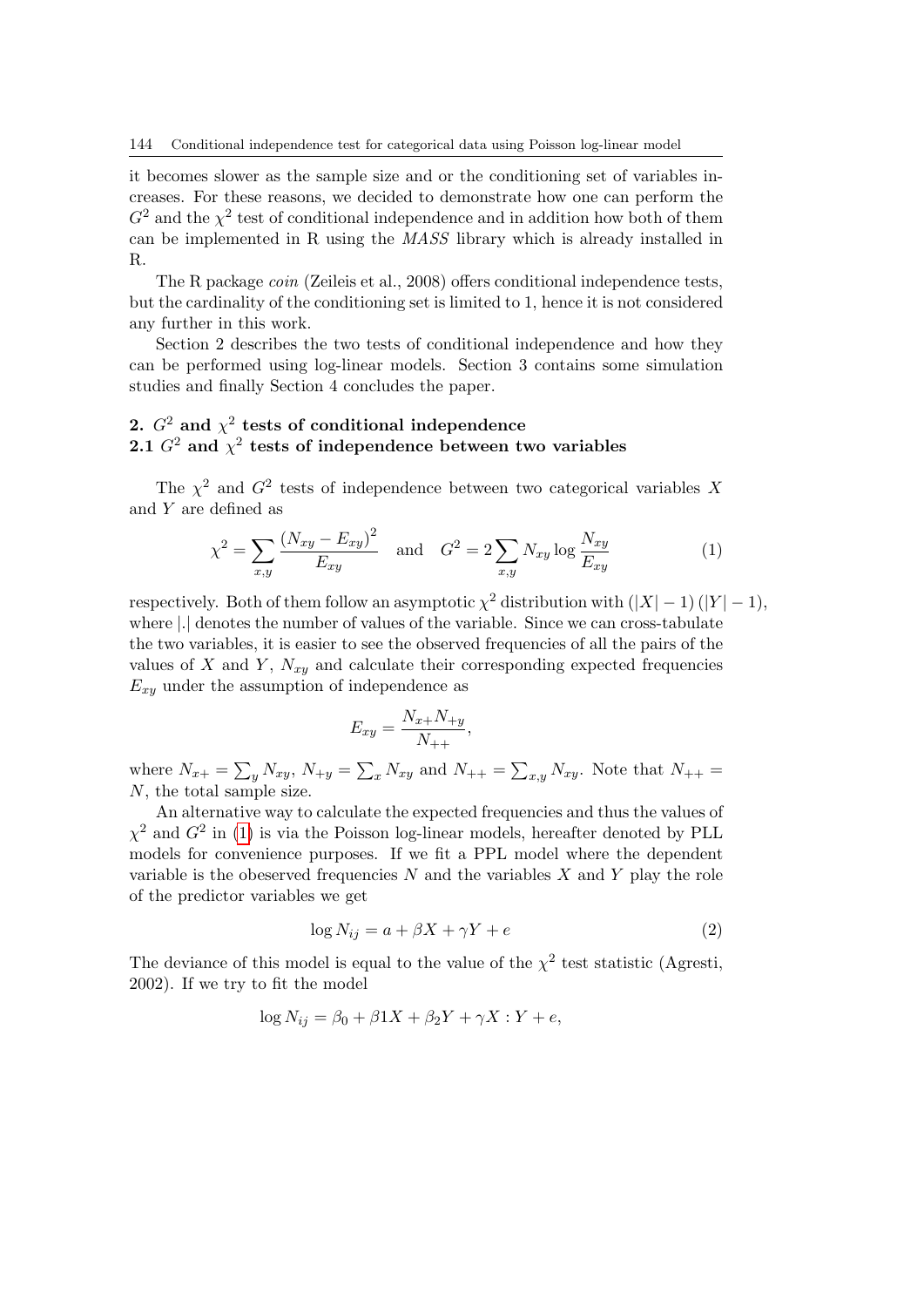M. Tsagris 145

the deviance is zero, because this is the saturated model. It has as many parameters as observed frequencies in the contingency table (cross-tabulation of X and  $Y$ ). So, if the two variables are independent, the deviance of  $(2)$  should be small, meaning that the simple model is enough to predict the observed frequencies and so it fits adequately. Consequently, this leads to the conclusion that no interaction is significant and hence the two variables  $X$  and  $Y$  can be assumed independent.

In order to calculate the value of the  $G^2$  test statistic, we must use the pre-dicted values of the simple model [\(2\)](#page-1-1)  $E_{xy} = \hat{N} = exp^{a+\beta X+\gamma Y}$  and plug them into the  $G^2$  test formula in [\(1\)](#page-1-0). If we plug them into the  $\chi^2$  formula we get the deviance. So there is no reason to do it, since we already have the answer.

## 2.2  $G^2$  and  $\chi^2$  tests of conditional independence between two variables conditioning on a third variable

If we have a third variable  $Z$  upon which we want to condition the independence of X and Y the two tests in Eq.  $(1)$  become (Tsamardinos and Borboudakis, 2010)

<span id="page-2-0"></span>
$$
\chi^2 = \sum_{x,y,\mathbf{z}} \frac{(N_{xy\mathbf{z}} - E_{xy\mathbf{z}})^2}{E_{xy\mathbf{z}}} \quad \text{and} \quad G^2 = 2 \sum_{x,y\mathbf{z}} N_{xy\mathbf{z}} \log \frac{N_{xy\mathbf{z}}}{E_{xy\mathbf{z}}} \tag{3}
$$

,

respectively. Both of them follow an asymptotic  $\chi^2$  distribution with  $(|X| - 1)$  (|Y| − 1)|Z| degrees of freedom and the expected frequencies are calculated as

$$
E_{xy\mathbf{z}} = \frac{N_{x+\mathbf{z}}N_{+y\mathbf{z}}}{N_{++\mathbf{z}}}
$$

where  $N_{x+\mathbf{z}}$ ,  $N_{+\mathbf{yz}}$  and  $N_{+\mathbf{z}}$  are the same as before and are calculated for every value of Z. The difference from before is that now instead of one contingency table we have  $|Z|$  tables. We can have of course a 3-way table if we want.

The PLL model to test the conditional independence of X and Y given  $Z$  is

$$
\log N_{ijk} = \beta_0 + \beta_1 X + \beta_2 Y + \beta_3 Z + \gamma_1 X : Z + \gamma_2 Y : Z + e.
$$

Again, the deviance of this model is equal to the value of the  $\chi^2$  test statistic (Agresti 2002). We have included two interactions, one  $X$  and  $Z$  and one with Y and Z. The interaction between X and Y is missing, as this would test for homogeneous association, but we are not interested in this one here. What is missing also is the interaction of X, Y and Z  $(X : Y : Z)$ . If the deviance of the fitted model is small enough to say the model fits the data well, then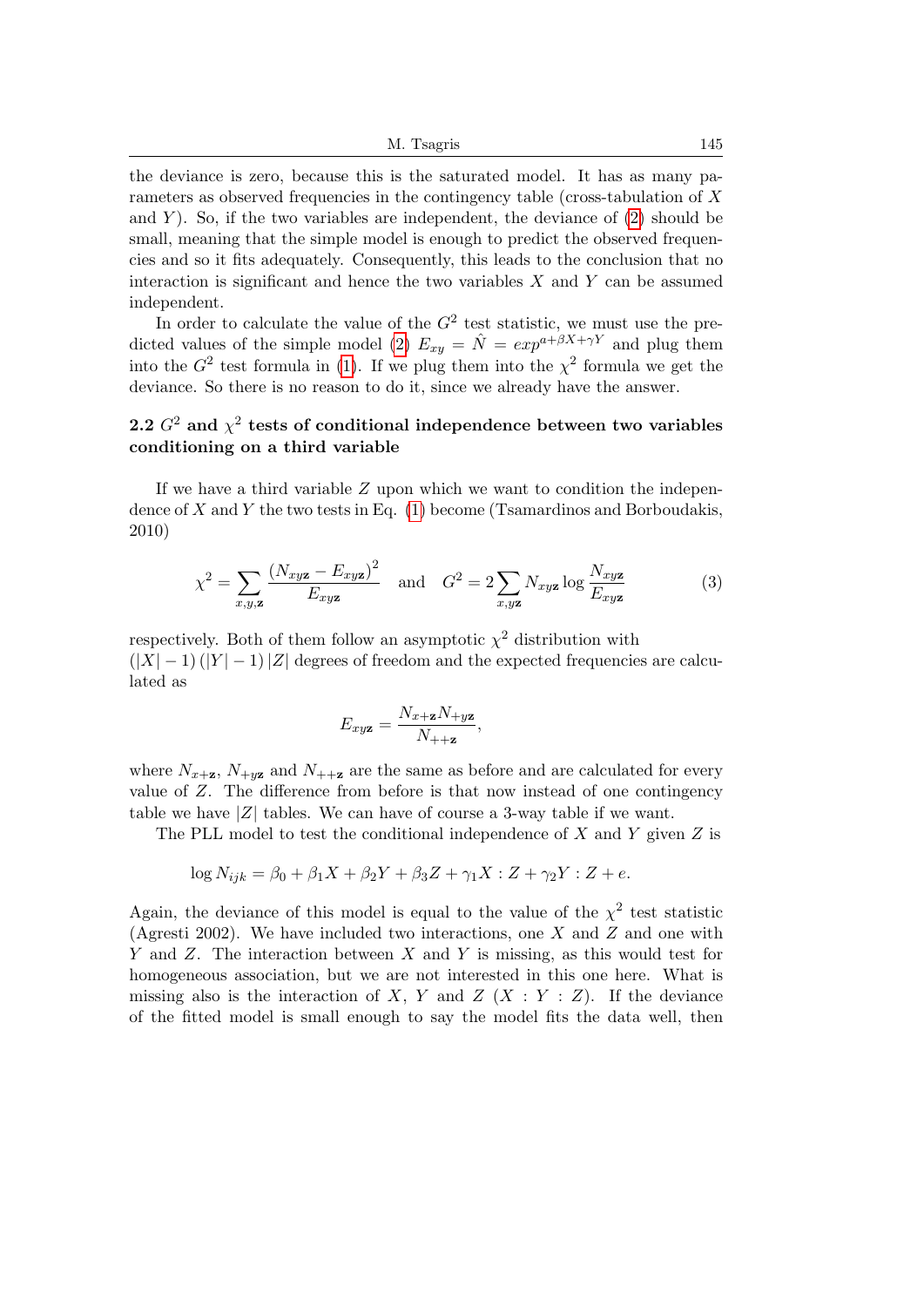the assumption of conditional independence is not rejected. In the same spirit,  $\log N = a + \beta X + \gamma Y + \delta_1 Z : X + \delta_2 Y : X + e$  tests for the conditional independence of Z and Y given X and  $\log N = a + \beta X + \gamma Y + \delta_1 Z : Y + \delta_2 X : Y + e$  tests for the conditional independence of  $Z$  and  $X$  given  $Y$ .

## 2.3  $G^2$  and  $\chi^2$  tests of conditional independence between two variables conditioning on a set of variables

Moving on to higher order conditional independence tests, the procedure is the same, calculation of [\(3\)](#page-2-0) where **Z** is a set of variables  $(Z_1, \ldots, Z_k)$ . This means that the degrees of freedom of the asymptotic  $\chi^2$  distribution become  $(|X| - 1) (|Y| - 1) \prod_{i=1}^{k} |Z_i|$  (Tsamardinos et al., 2006).

It is clear now that calculation of the test statistics [\(1\)](#page-1-0) becomes more difficult, since we have to make all combinations of the variables and produce the relevant contingency tables and so on. For this reason we will use again the PLL models. We could not find how to test for the higher order conditional independence in the textbooks and so we decided to show the way, or the general rule if your prefer.

#### 2.3.1 Two conditioning variables

Suppose  $\mathbf{Z} = (Z_1, Z_2)$ . The PLL we have to fit is

$$
\log N_{ijkl} = \beta_0 + \beta_1 X + \beta_2 Y + \beta_3 Z_1 + \beta_4 Z_2
$$
  
+  $\gamma_1 Z_1 : Z_2 + \gamma_2 X : Z_1 + \gamma_3 X : Z_2 + \gamma_4 Y : Z_1 + \gamma_5 Y : Z_2$   
+  $\delta_1 X : Z_1 : Z_2 + \delta_2 Y : Z_1 : Z_2 + e$ .

We have included all main effects (first row), all 2-way interactions between the variables except from the  $X: Y$  (second row) and in the third row we have put the main 3-way interactions of interest. The 3-way interactions of X and of Y with the conditioning set of variables.

#### 2.3.2 Three conditioning variables

If now we have three variables in the conditioning set

$$
\mathbf{Z}=(Z_1,Z_2,Z_3)
$$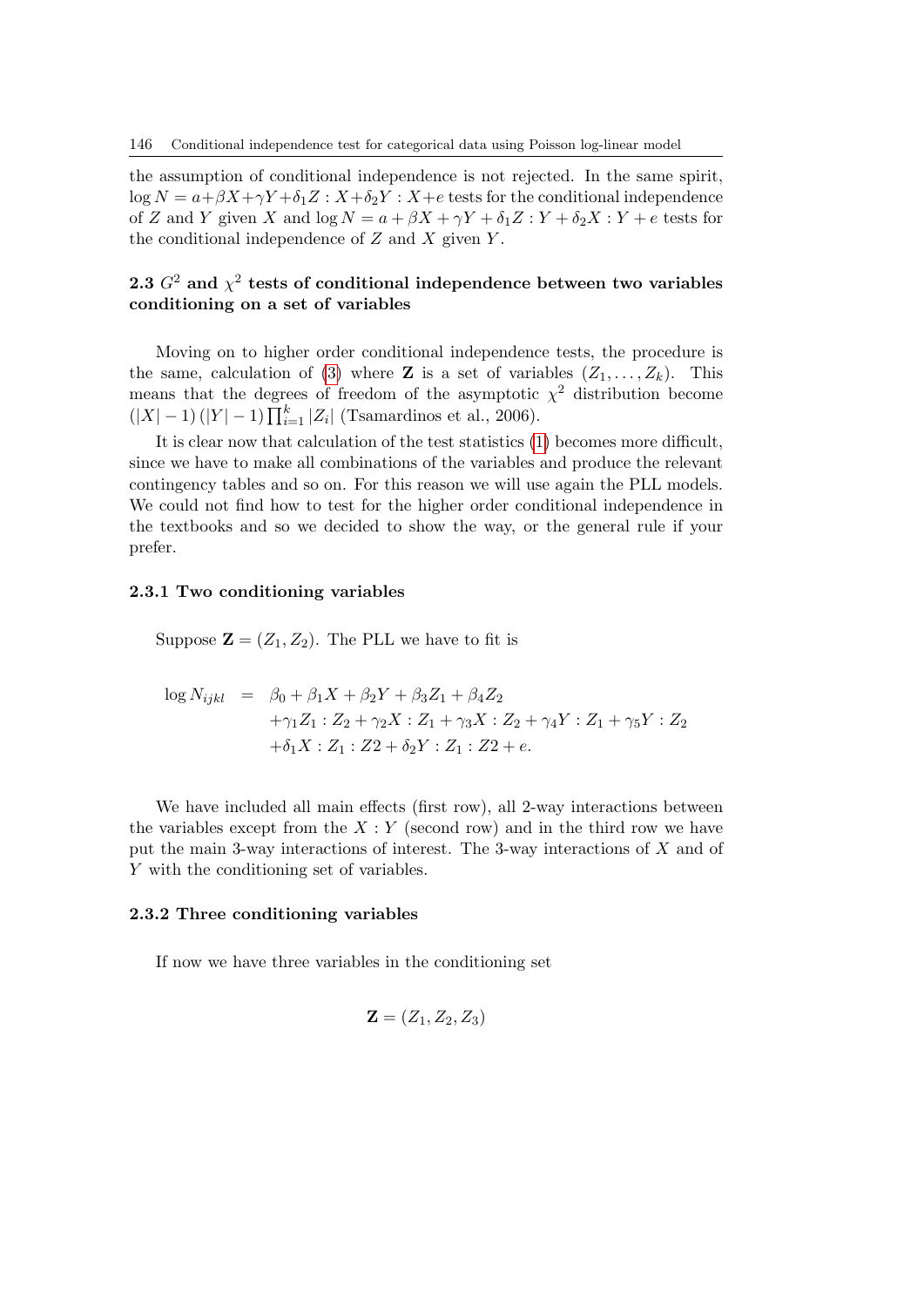the PLL to be fitted is written as

$$
\log N_{ijklm} = \beta_0 + \beta_1 X + \beta_2 Y + \beta_3 Z_1 + \beta_4 Z_2 + \beta_5 Z_3
$$
  
+ $\gamma_1 Z_1 : Z_2 + \gamma_2 Z_1 : Z_3 + \gamma_3 Z_2 : Z_3 + \gamma_4 Z_1 : Z_2 : Z_3$   
+ $\gamma_5 X : Z_1 + \gamma_6 X : Z_2 + \gamma_7 X : Z_3 + \gamma_8 Y : Z_1 + \gamma_9 Y : Z_2 + \gamma_{10} Y : Z_3$   
+ $\gamma_{11} X : Z_1 : Z_2 + \gamma_{12} X : Z_1 : Z_3 + \gamma_{13} X : Z_2 : Z_3$   
+ $\gamma_{14} Y : Z_1 : Z_2 + \gamma_{15} Y : Z_1 : Z_3 + \gamma_{16} Y : Z_2 : Z_3$   
+ $\delta_1 X : Z_1 : Z_2 : Z_3 + \delta_2 Y : Z_1 : Z_2 : Z_3 + e$ .

Note that we have included only up to 3-way interactions of  $X$  and of  $Y$  with the conditioning variables and not more than that. The final row is the row of interest. It is the 4-way interactions of  $X$  and of  $Y$  with all the conditioning variables.

### 2.3.3 The general rule for  $k$  conditioning variables

The general model for  $k < \infty$  conditioning variables (excluding the regression coefficients for convenience purposes) is given below

$$
\log(N_{ijcs}) = X + Y + \sum_{i=1}^{k} Z_i + \sum_{i \neq j}^{k} Z_i : Z_j + \sum_{i \neq j \neq l}^{k} Z_i : Z_j : Z_l + \dots
$$
  
+ 
$$
(X + Y) : \left( \sum_{i=1}^{k} Z_i + \sum_{i \neq j}^{k} Z_i : Z_j + \sum_{i \neq j \neq l}^{k} Z_i : Z_j : Z_l + \dots \right)
$$
  
+ 
$$
(X + Y) : (Z_1 : Z_2 : \dots : Z_k) + e.
$$

The first row contains the main effects and all the 2-way, 3-way, 4-way up to k-way interactions of the conditioning variables. The second row contains the 2-way, 3-way, up to the  $k$ -way interactions of the conditioning variables with the variables of interest X and Y. Note that up to  $k-1$  variables are included in the interactions. Finally, the last row of interest contains the  $k + 1$ -way interactions of  $X$  and  $Y$  with the conditioning variables.

We believe that our point is made clear now and the interesting reader can proceed to higher orders should he or she wish to. For this reason, we will proceed with the time comparisons between the functions available in the R package *pcalg* and our function (which appears in the Appendix).

#### 3. Time comparisons

The R package *pcalg* contains two functions,  $qSquareBin$  when all the variables are binary and gSquareDis for all other cases. In addition, the function disCItest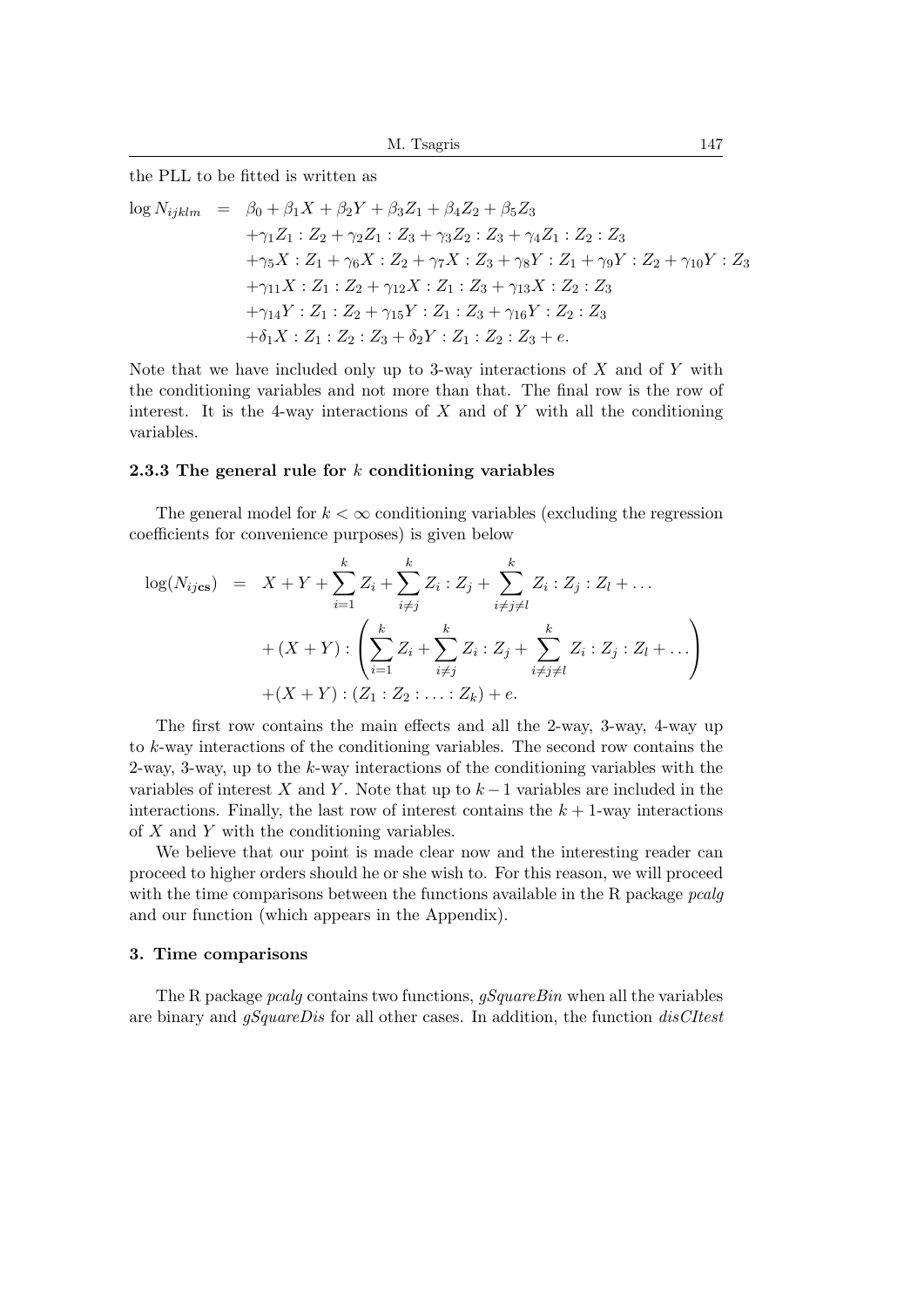which is a wrapper of  $qSquareDis$  will also be examined. The test based on the Poisson log-linear models will be denoted by PLL. We will focus only in the general case of arbitrary categories in each categorical variable and thus use the latter command. The time comparisons will take into account, three factors: the sample size, the number of times a test is implemented and the number of conditioning variables. For each of these cases and their combinations of course, 50 repetitions will be made and the average times will be reported. The command in R used for this purpose is  $proc.time()$ . We could also use system time, but we found the former one easier.

The time required for  $T = (500, 1000, 2000, 3000, 5000)$  tests was calculated. We used two categorical variables with  $3$  and  $4$  levels and conditioned on a) 1 variable with 2 levels (12 degrees of freedom), b) 2 variables with 2 and 4 levels (48 degrees of freedom) and c) 3 variables with 2, 4 and 4 levels (192 degrees of freedom). For all of these combinations, varying sample sizes  $n =$ (3000, 5000, 10000) were chosen. All the results appear in Figure 1.

When there is one conditioning variable, the disCItest is the fastest of all, for all three sample sizes. Note also, that PLL is the second fastest. When we increase the cardinality of the conditioning set to 2, we see that PLL changes position and becomes the fastest among them as the sample size increases. When there are three variables in the conditioning set, the PLL is clearly the fastest regardless of the sample size. In fact, for a give sample size (column-wise) the PLL has the smallest increase as the conditioning set increases.

Tables 1, 2 and 3 contain the normalised time results, in which case the base time is that of PLL. When the number for a given test is higher than 1 it means that the time required by that test is higher than the time required by PLL. The big differences appear in Table 3, where gSquareDis and disCItest are from 2 up to nearly 5 times slower than PLL.

|                 | Sample sizes |           |            |           |            |           |
|-----------------|--------------|-----------|------------|-----------|------------|-----------|
|                 | $n = 3000$   |           | $n = 5000$ |           | $n=10000$  |           |
| Number of tests | gSquareDis   | disCItest | gSquareDis | disCItest | gSquareDis | disCItest |
| 500             | 1.441        | 0.574     | 1.456      | 0.541     | 1.673      | 0.635     |
| 1000            | 1.476        | 0.590     | 1.476      | 0.557     | 1.667      | 0.632     |
| 2000            | 1.477        | 0.576     | 1.499      | 0.562     | 1.669      | 0.635     |
| 3000            | 1.429        | 0.568     | 1.487      | 0.557     | 1.666      | 0.637     |
| 5000            | 1.459        | 0.481     | 1.489      | 0.558     | 1.668      | 0.635     |

Table 1: Normalised times of gSquareDis and disCItest with one conditioning variable. The PLL has the value of 1.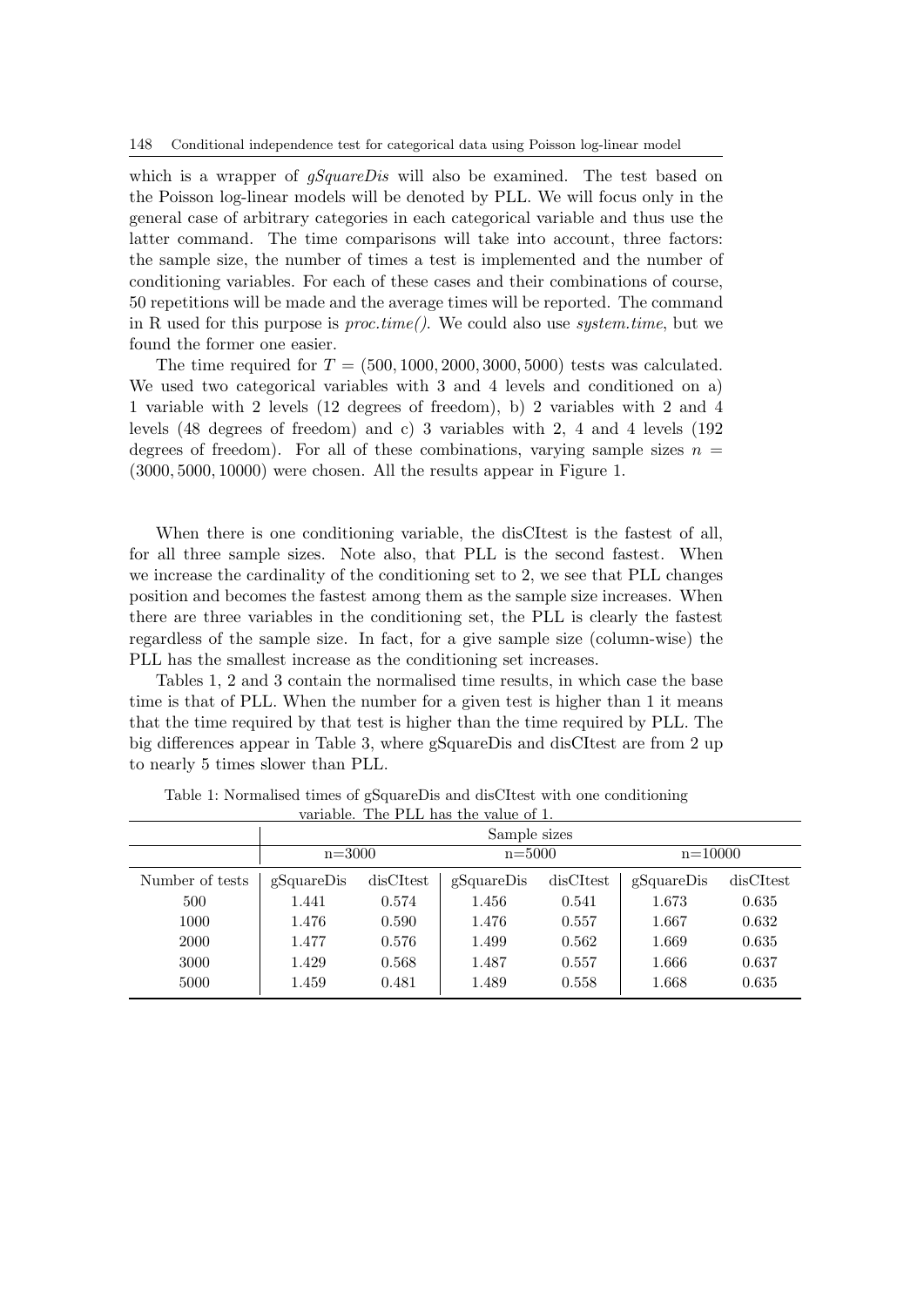

Figure 1: Each point in all graphs corresponds to the average time (over 100 repetitions) for a given number of tests. The horizontal axis is the number of tests. The first row is the  $G^2$  test conditioning on one variable, the second row conditioning on two variables and the third row conditioning on three variables. The green line with the triangle refers to the PLL, the black line with the circle refers to the gSquareDis and the red line with the diamond refers to the disCItest.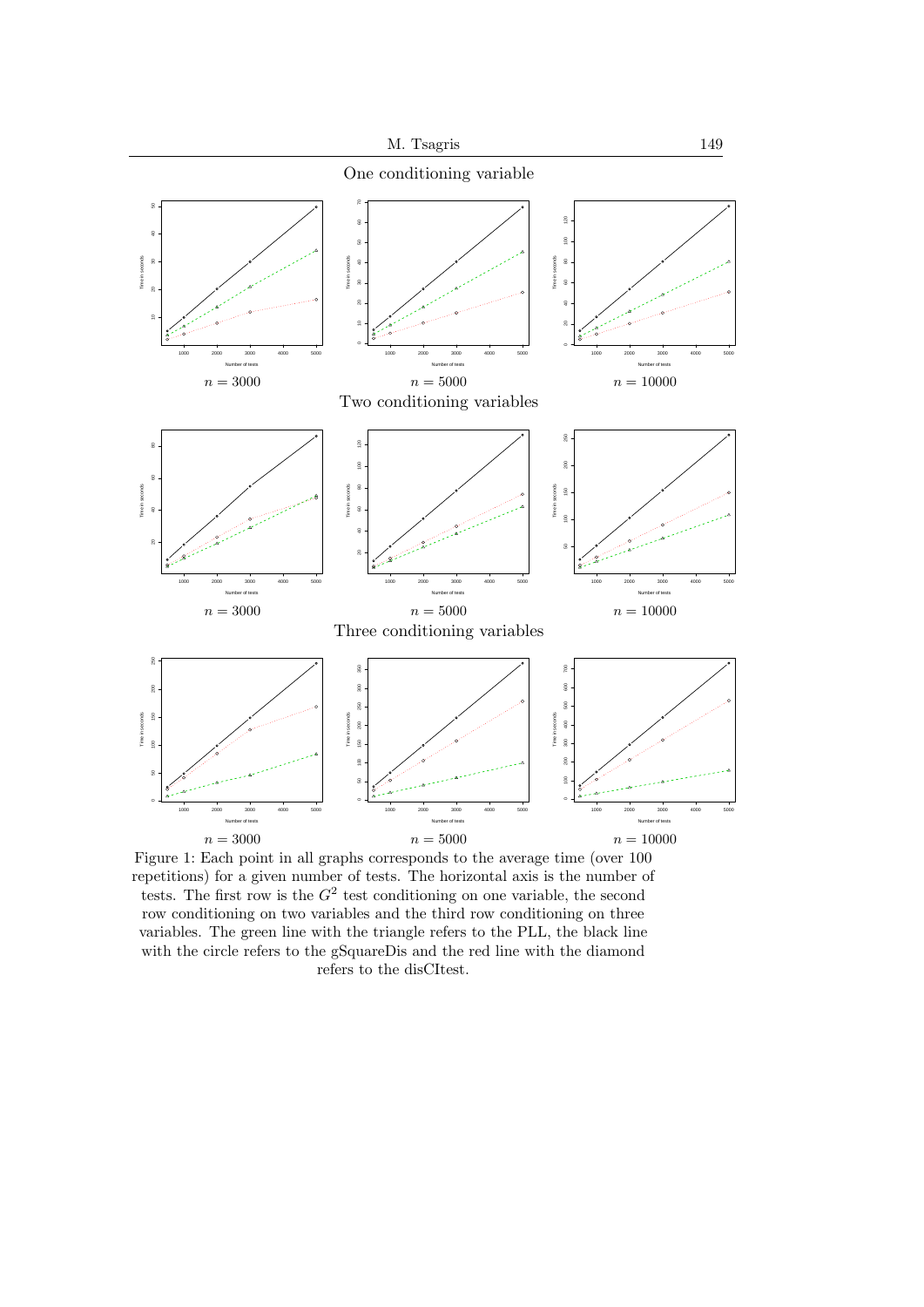| Table 2: Normalised times of gSquareDis and disCItest with two conditioning<br>variables. The PLL has the value of 1. |              |           |            |           |            |           |
|-----------------------------------------------------------------------------------------------------------------------|--------------|-----------|------------|-----------|------------|-----------|
|                                                                                                                       | Sample sizes |           |            |           |            |           |
|                                                                                                                       | $n = 3000$   |           | $n = 5000$ |           | $n=10000$  |           |
| Number of tests                                                                                                       | gSquareDis   | disCItest | gSquareDis | disCItest | gSquareDis | disCItest |
| 500                                                                                                                   | 1.891        | 1.202     | 2.007      | 1.185     | 2.382      | 1.385     |
| 1000                                                                                                                  | 1.875        | 1.158     | 2.067      | 1.181     | 2.360      | 1.376     |
| 2000                                                                                                                  | 1.890        | 1.206     | 2.049      | 1.178     | 2.374      | 1.384     |
| 3000                                                                                                                  | 1.888        | 1.186     | 2.050      | 1.178     | 2.376      | 1.387     |
| 5000                                                                                                                  | 1.758        | 0.972     | 2.057      | 1.182     | 2.372      | 1.384     |

150 Conditional independence test for categorical data using Poisson log-linear model

Table 3: Normalised times of gSquareDis and disCItest with three conditioning variables. The PLL has the value of 1.

|                 | Sample sizes |           |            |           |            |           |
|-----------------|--------------|-----------|------------|-----------|------------|-----------|
|                 | $n = 3000$   |           | $n = 5000$ |           | $n=10000$  |           |
| Number of tests | gSquareDis   | disCItest | gSquareDis | disCItest | gSquareDis | disCItest |
| 500             | 3.050        | 2.583     | 2.007      | 2.647     | 4.712      | 3.412     |
| 1000            | 2.968        | 2.522     | 2.067      | 2.643     | 4.720      | 3.418     |
| 2000            | 3.036        | 2.601     | 2.049      | 2.652     | 4.718      | 3.414     |
| 3000            | 3.225        | 2.768     | 2.050      | 2.652     | 4.714      | 3.412     |
| 5000            | 2.939        | 2.010     | 2.057      | 2.653     | 4.722      | 3.422     |

## 4. Conclusions

We have demonstrated, mathematically, how Poisson log-linear models can be used to test conditional independence. In addition, we have provided the relevant R function (see Appendix) which is based upon ready built-in functions in R. Both the  $\chi^2$  and the  $G^2$  tests are provided. The time comparisons have clearly favoured our function over the two functions available in the R package pcalg.

However, there is still room for improvement without moving to matlab, where the  $G^2$  test is much faster. The PC algorithm (Spirtes et al., 2000) and the MMPC and MMHC algorithms Tsamardinos et al., 2006) are three classical examples where the  $G^2$  test of independence is used. In all three algorithms the first step requires computation of all pairwise univariate associations. Performing the PLL in parallel, the first step only, will decrease the computational cost required by these algorithms for the network construction.

The goal of the present manuscript was to point out that even with smart implementation and use of fast commands from other R packages and parallel computation, functions written in Java, Fortran or C++ will, obviously, be still faster than R. R may never reach these languages in terms of speed, yet functions can certainly be made to run faster. Indeed, the R package [Rfast](https://cran.r-project.org/web/packages/Rfast/index.html) (Papadakis et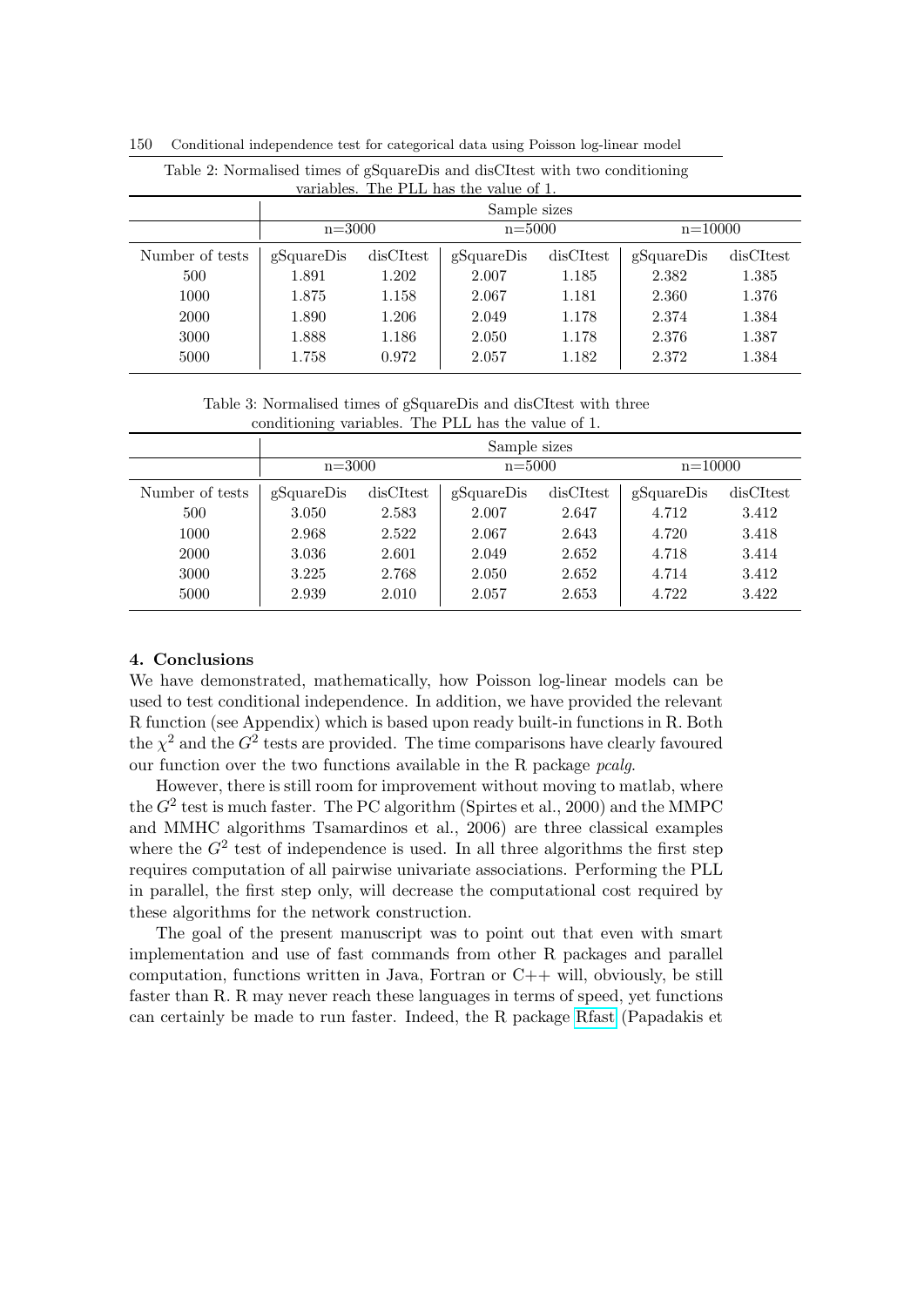| M. Tsagris | 151 |
|------------|-----|
|            |     |

al., 2017) is another example of speed. The code is written in  $C_{++}$  and the user calls it directly from R. This makes it extremely faster in comparison to R's commands. The time differences can be really extreme when many tests are to be performed, especially when many variables are present and all pairwise tests are required.

## Appendix: R function to calculate the  $G^2$  and  $\chi^2$  tests

Below is the R function to perform the  $G^2$  and  $\chi^2$  tests of (conditional) independence using PLL models. Note that the MASS library is required for the command loglm. For a univariate (uncoditional) association between two variables Pearson's chi squared test is performed.

```
cat.ci <- function(xi, yi, cs, dataset) {
 ## the xi and yi are two numbers, 1 and 2 for example
 ## indicating the two variables whose conditional independence
 ## will be tested
 ## xi, yi and cs must be different, non over-lapping numbers
 ## cs is one or more numbers indicating the conditioning variable(s)
 ## it is et to 0 by default. In this case an unconditional test of
 ## independence is performed
 ## dataset is the whole dataset, and is expected to be a matrix
 dataset = as.matrix(dataset) ## makes sure it is a matrix
 if ( sum(cs == 0) > 0 ) { ## There are no conditioning variables
   ## a1 below contains the chi-square test,
   a1 <- chisq.test(dataset[, xi], dataset[, yi], correct = FALSE)
   ## faster than deriving it from PLL
   stat <- as.numeric( a1$statistic )
   dof <- as.numeric( a1$parameter )
   pval <- pchisq(stat, dof, lower.tail = FALSE, log.p = TRUE)
   res <- c( as.numeric(stat), pval, dof )
 } else { ## There are conditioning variables
   dat <- cbind( dataset[, c(xi, yi, cs)] )
   pa <- ncol(dat)
   colnames(dat) <- paste("V", 1:pa, sep = "")
   xnam <- paste("V", 3:pa, sep = "")
   form \leq as.formula( paste("\leq V1 + V2 ", paste(xnam, collapse = "+"), sep = "+"))
   mod <- xtabs(form , dat) ## creates all the contingency tables
   forma <- as.formula(paste( paste("~", "V1*", paste(xnam, collapse= "*"),
```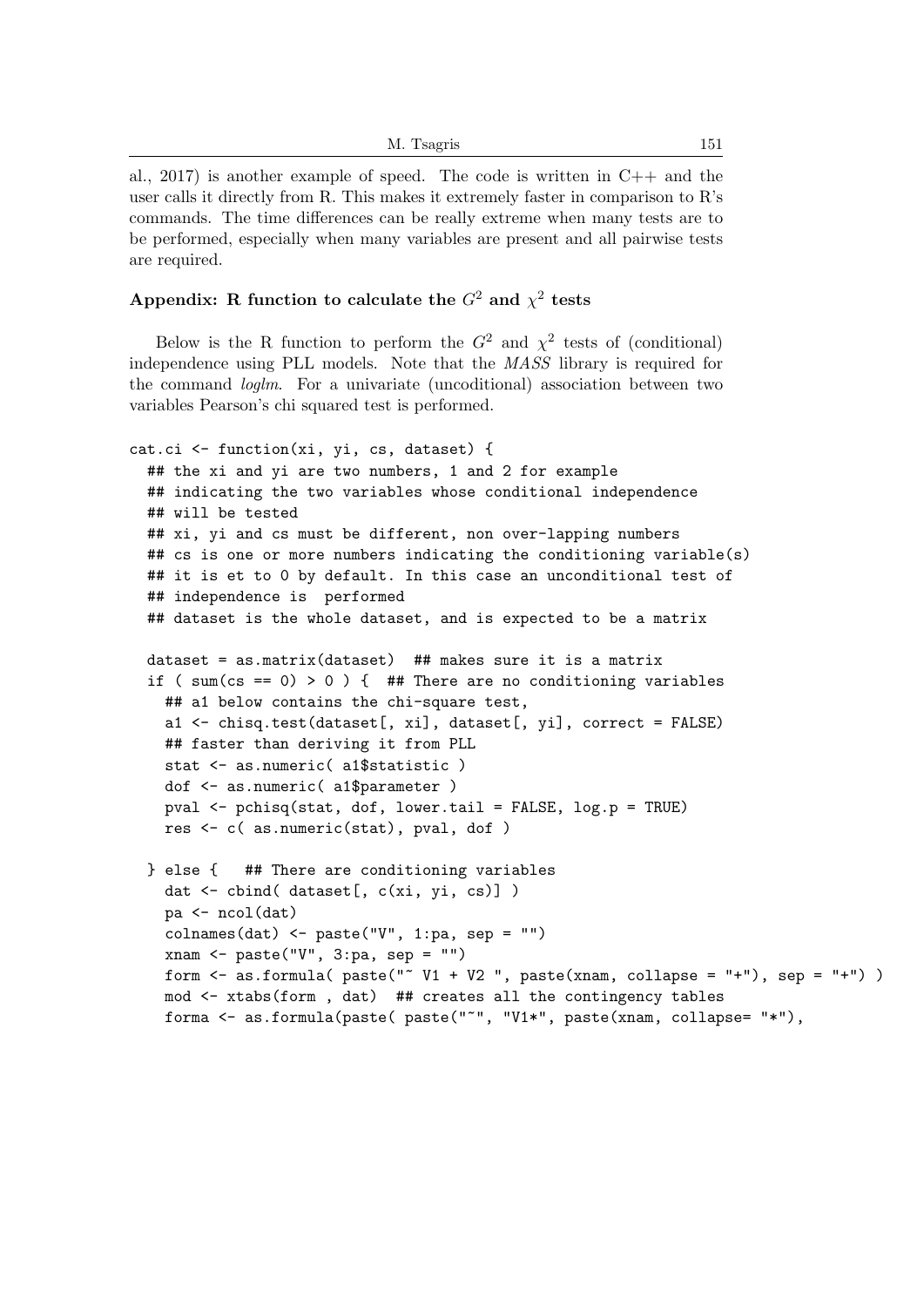152 Conditional independence test for categorical data using Poisson log-linear model

```
sep = "), paste("V2*", paste(xnam, collapse = "*"), sep = ""), sep = "+"))
    b1 <- summary( MASS::loglm(forma, mod) )$tests[1, 1:2] ## PLL model
  }
 names(res) <- c("G-square test", "logged p-value", "df")
  res
}
```
### References

Agresti, A. (2002). Categorical data analysis. John Wiley & Sons.

- Cheng, P. E., Liou, J.W., Liou, M., and Aston, J. A. (2006). Data information in contingency tables: a fallacy of hierarchical loglinear models. Journal of Data Science, 4, 387V398.
- Cheng, P. E., Liou, J.W., Liou, M., and Aston, J. A. (2007). Linear information models: An introduction. Journal of Data Science, 5, 297V313.
- Kalisch, M., Machler, M., Colombo, D., Maathuis, M. H., and Buhlmann, P. (2012). Causal inference using graphical models with the r package pcalg. Journal of Statistical Software, 47,1V26.
- Neapolitan, R. E. et al. (2004). Learning Bayesian Networks. Prentice Hall Upper Saddle River.
- Papadakis, M., Tsagris, M., Dimitriadis, M., Tsamardinos, I., Fasiolo, M., Borboudakis, G., and Burkardt, J. (2017). Rfast: Fast R Functions. R package version 1.7.5.
- Spirtes, P., Glymour, C. N., and Scheines, R. (2000). Causation, prediction, and search. MIT press.
- Tsamardinos, I. and Borboudakis, G. (2010). Permutation testing improves bayesian network learning. In Machine Learning and Knowledge Discovery in Databases, 322V337. Springer.
- Tsamardinos, I., Brown, L. E., and Aliferis, C. F. (2006). The max-min hillclimbing bayesian network structure learning algorithm. Machine learning, 65, 31V78.
- Zeileis, A., Wiel, M. A., Hornik, K., and Hothorn, T. (2008). Implementing a class of permutation tests: the coin package. Journal of Statistical Software, 28, 1V23.